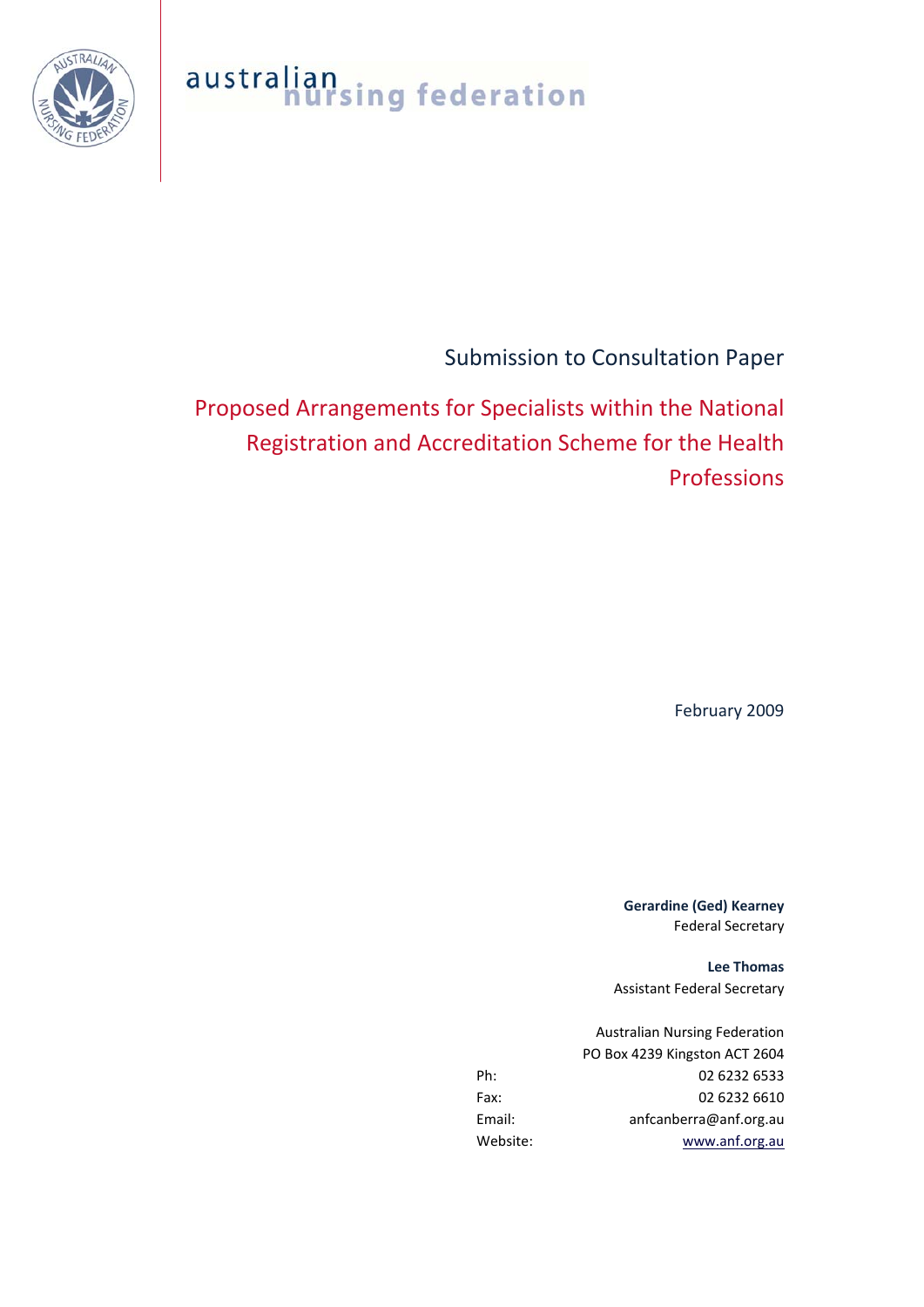## **INTRODUCTION**

The Australian Nursing Federation (ANF) was established in 1924. The ANF is the national union for nurses and midwives, with Branches in each State and Territory of Australia.

The ANF is also the largest professional and industrial organisation in Australia, with a membership of over 170,000 nurses and midwives, employed in a wide range of enterprises in urban, rural and remote locations in both the public and private sectors. The ANF's core business is the industrial and professional representation of our members and of the industry of nursing and midwifery.

The ANF participates in the development of policy in nursing, nursing regulation, health, community services, veteran's affairs, education, training, occupational health and safety, industrial relations, immigration, foreign affairs and law reform.

We refer to your paper of 21 January 2009 inviting comments on the 'Proposed Registration Arrangements' to be submitted to the Practitioner Regulation Subcommittee by 20 February 2009. The ANF appreciates the extension of time given for completion of the submission.

The nursing and midwifery professions continue their strong support for the establishment and implementation of a national regulation and accreditation scheme, ensuring protection of the public and maintaining the highest standards of nursing and midwifery services through a transparent and well designed model.

The eight state and territory Branches have reached a consensus view in relation to the matters raised in your correspondence and we are pleased to provide the following comments. The numbering of our submission reflects that of you consultation paper.

## **GENERAL COMMENTS**

The ANF appreciates the efforts of the Practitioner Regulation Subcommittee to invite further consultation from key stakeholders on the proposed arrangements for specialists in response to feedback received which highlighted the need for clarification of these arrangements. We note the improvements in the amended proposal and offer in principle support to most of the amendments. However, there are some proposals even as amended which continue to raise concerns for the ANF: these specific concerns are outlined below.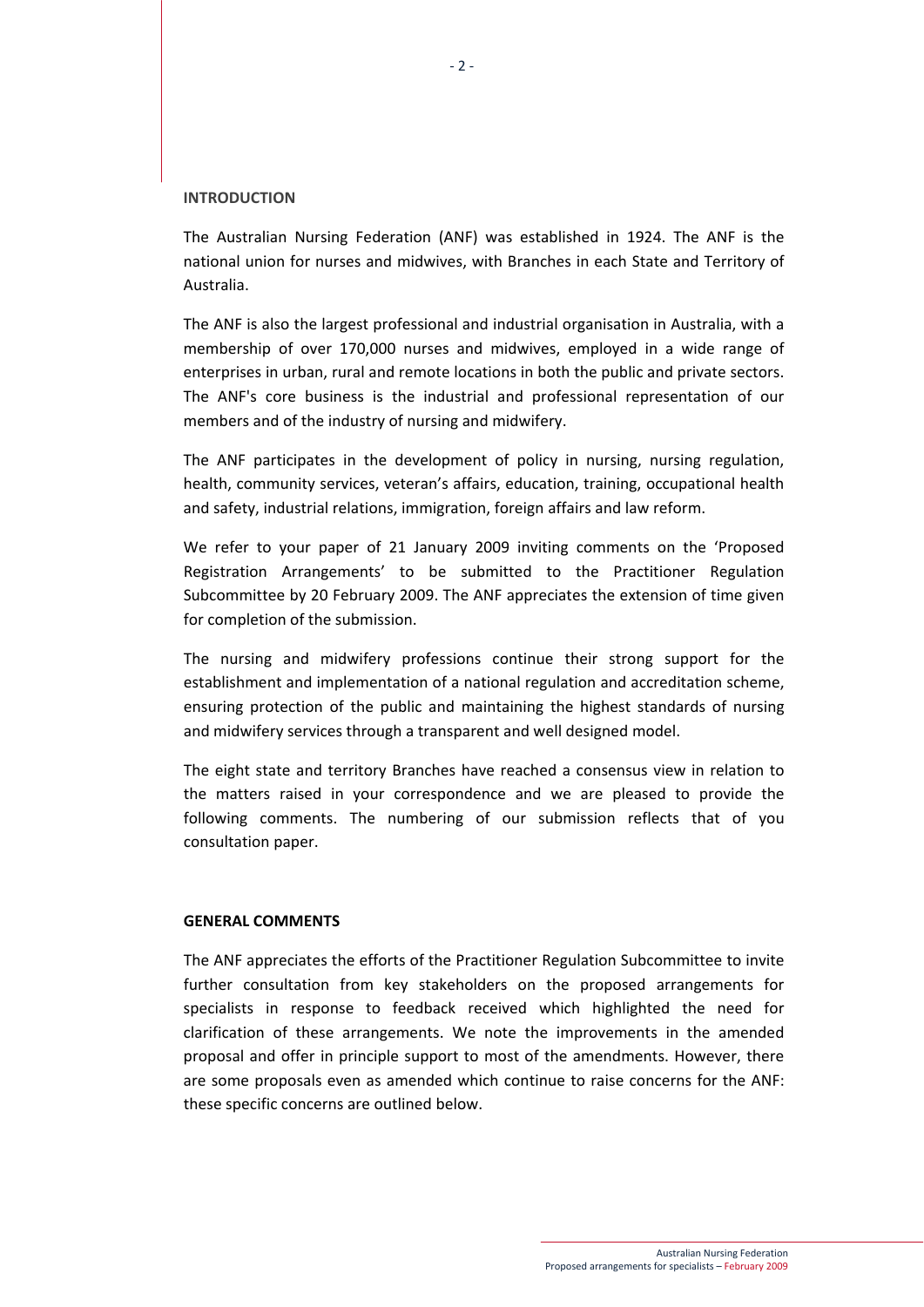## **SPECIALIST ENDORSEMENT**

#### **Registration arrangements consultation paper – Proposal 10.1.1**

Supported with a clarification that the standards developed by the NMBA are 'standards for accreditation of courses leading to registration or endorsement' by the NMBA.

## **Registration arrangements consultation paper – Proposal 12.1**

Supported. In addition we remind the committee that in many states there are nurses who have a range of endorsements that must be continued. These include but are not limited to;

- mental health nurse;
- enrolled nurse medication endorsement;
- immunisation; and
- rural and isolated practice.

### **Accreditation arrangements consultation paper – Proposal 3.4.3**

The ANF supports the proposal for the national boards to determine how the current registration status of individual registrants should translate to the new scheme.

The ANF supports the principle of open and transparent consultation with relevant stakeholders regarding developments in practice and professional and accreditation standards. However, the ANF cannot offer unqualified support to the proposal that a change to scope of practice or a new endorsement for a regulated profession should require consultation with all boards. This proposal could provide an avenue for professional disputations and block advances in practice by health professions irrespective of the benefit these advances and developments may bring to the practice of professionals or to the delivery of health care and the community.

# **CONTINUING COMPETENCE AND/OR CONTINUING PROFESSIONAL DEVELOPMENT REQUIREMENTS**

### **Registration arrangements consultation paper – Proposals 9.2.1 & 9.2.2**

The ANF supports the concept of continuing competence and/or continuing professional development requirements in principle. The public has a right to expect that regulated health professionals demonstrate continuing competence throughout their careers and the role of regulatory authorities is to establish mechanisms which promote demonstration of continuing competence.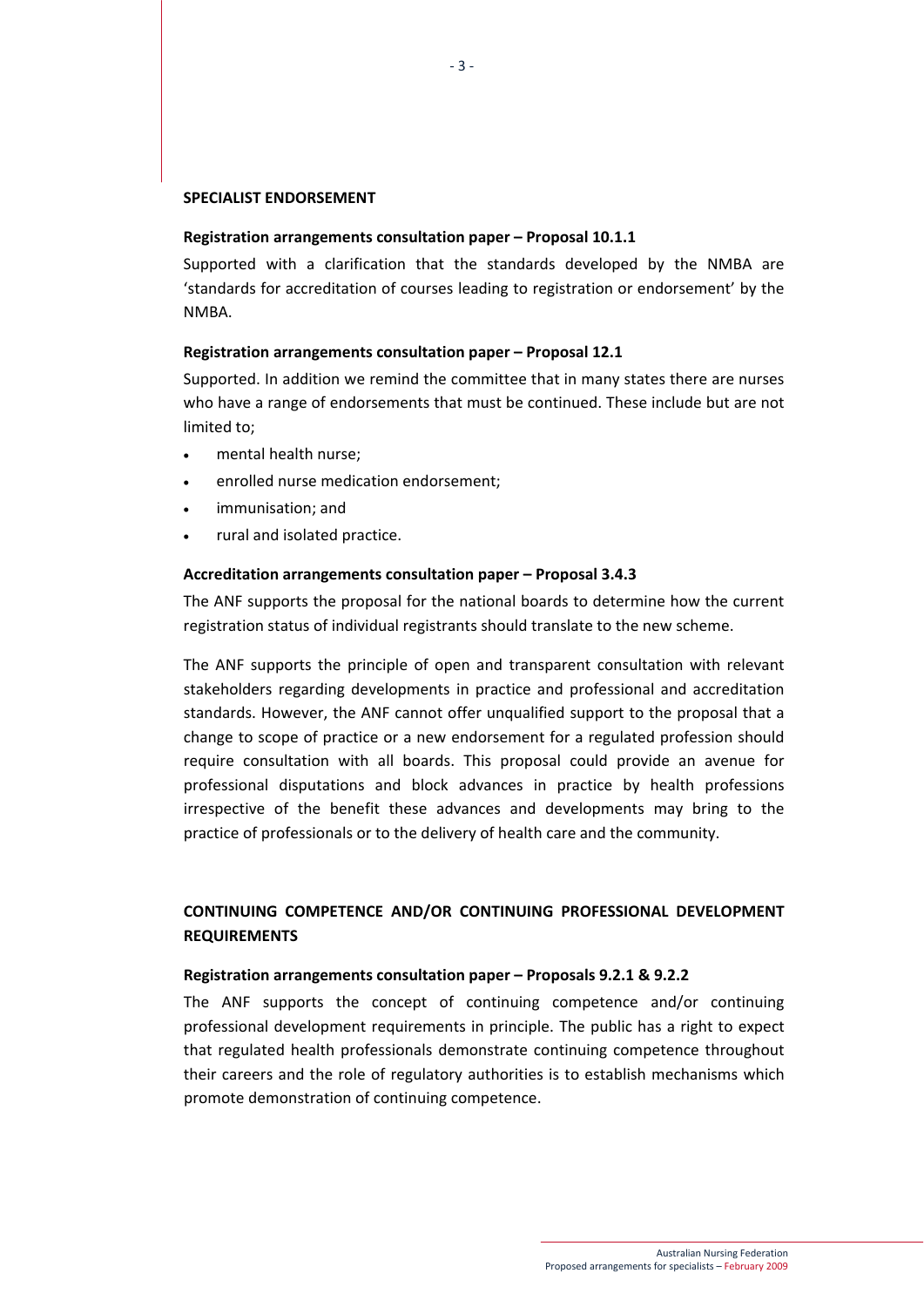There are concerns regarding the proposed requirements for both general and specialist registrants to demonstrate competence at the time of annual renewal of registration. There is a lack of consistency in current approaches by jurisdictional nurse regulatory authorities on assessment of continuing competence.

While it is appreciated a significant amount of work regarding continuing competence in nursing and midwifery has been undertaken across the country, it is considered that many of the mechanisms currently in place or being proposed may not provide accurate demonstrations of continuing competence by nurses and midwives. Many of the systems in place in jurisdictions would not be able to cope with the size of the nursing and midwifery workforce in the larger jurisdictions to be dealt with at an annual renewal. The ANF would support further discussion between the profession and the NMBA on this issue, with a transition period post July 2010.

The introduction of requirements which resulted in onerous burdens, both financial and otherwise, on nurses and midwives to participate in processes and which are not able to achieve stated goals would be unacceptable.

### **REGISTRATION OF SPECIALISTS (Including area of need specialists)**

### **Registration arrangements consultation paper – Proposals 7.1 & 7.2**

The ANF supports the general restructure of this proposal but we do not support limited registration for either 'specialist practice' or 'area of need'. We are strongly opposed to these components, as we believe they have the potential to significantly undermine nurses and midwives and nursing and midwifery, in particular nurse practitioners. These two proposals risk a situation where people with inappropriate qualifications could be given 'limited registration' as a nurse or midwife. For example the wording 'to practice independently in a specialty' suggests that in certain circumstances a person could be registered as a pseudo nurse practitioner.

If nurses need to be confined to an area of practice they should be given general registration with conditions on their practice.

The area of need category raises the same concerns now as it did in the initial proposal. Our position is therefore unchanged, particularly given budgetary environments in health. Providing for individuals or groups of people to gain registration in nursing without appropriate qualifications, experience or competence is not supported by the ANF and is not in the public interest or public safety. This proposal should be confined to medicine where it can be controlled and supervised.